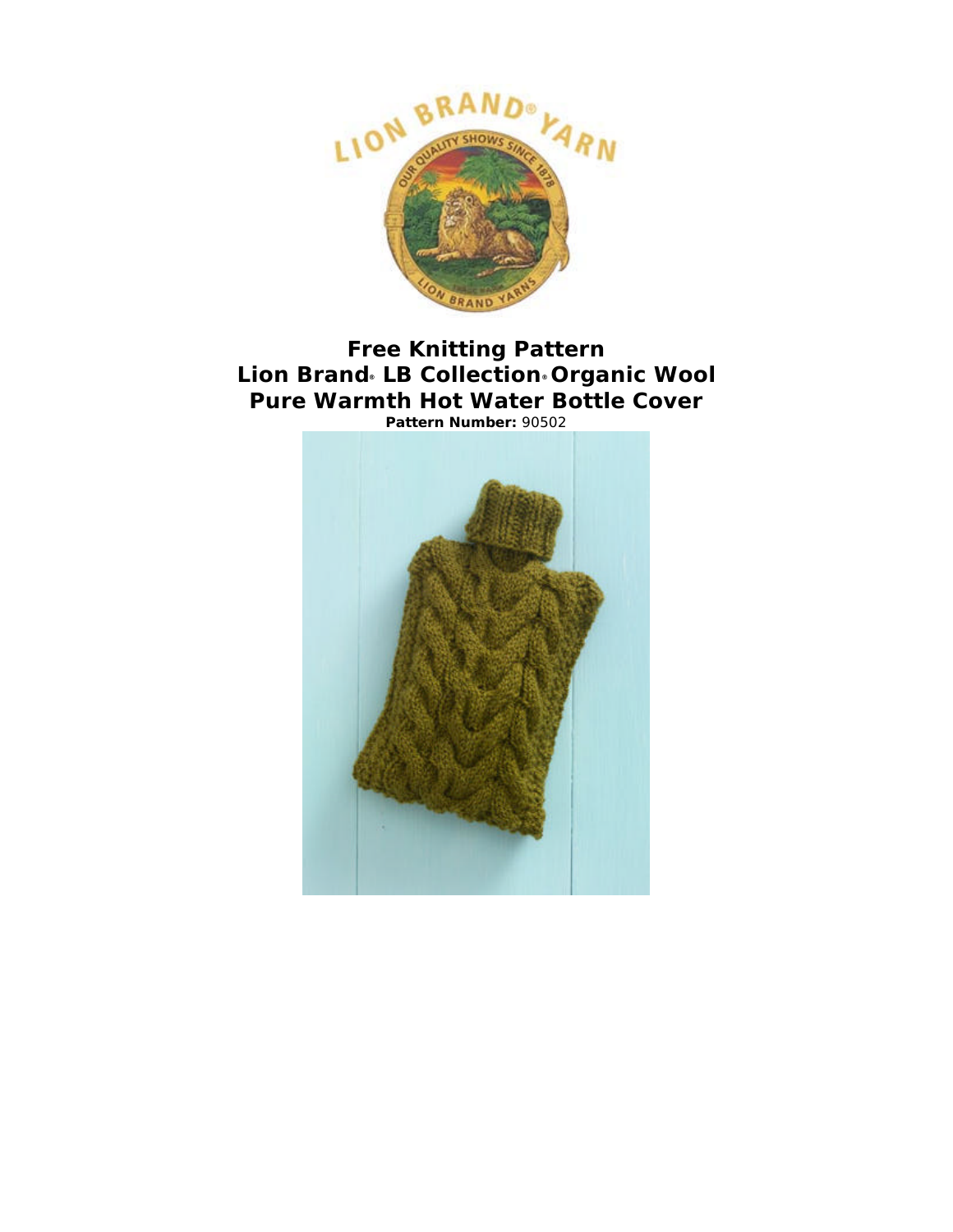# **Free Knitting Pattern from Lion Brand Yarn Lion Brand® LB Collection® Organic Wool Pure Warmth Hot Water Bottle Cover**

**Pattern Number:** 90502

### **SKILL LEVEL:** Intermediate

**SIZE:** One Size About 7 1/2 x 14 1/2 in. (19 x 37 cm)

**CORRECTIONS:** None as of Dec 8, 2010. To check for later updates, click here.

#### **MATERIALS**

- 481-134 Lion Brand LB Collection Organic Wool: Avocado
- 1 Ball
- Lion Brand Knitting Needles Size 9 [5.5 mm]
- Lion Brand Cable Needles (Set of 2)
- Large-Eye Blunt Needles (Set of 6)
- Additional Materials 3 buttons, 1 in. (2.5 cm) diameter

#### **GAUGE:**

20 sts = 4 in. (10 cm) in Texture st. BE SURE TO CHECK YOUR GAUGE. When you match the gauge in a pattern, your project will be the size specified in the pattern and the materials specified in the pattern will be sufficient. If it takes you less stitches and rows to make a 4 in. [10 cm] square, try using a smaller size hook or needles; if more stitches and rows, try a larger size hook or needles.

#### **STITCH EXPLANATION:**

**3/3 LC (3 over 3 left cross)** Slip 3 sts to cable needle and hold in front, k3, then k3 from cable needle. **4/4 LC (4 over 4 left cross)** Slip 4 sts to cable needle and hold in front, k4, then k4 from cable needle. **4/4 RC (4 over 4 right cross)** Slip 4 sts to cable needle and hold in back, k4, then k4 from cable needle. **kfb (knit in front and back)** Knit next st without removing it from left needle, then k through back of same st - 1 st increased.

#### **PATTERN STITCHES**

#### **K2, P2 Rib (multiple of 4 sts)**

**Row 1:** \*K2, p2; rep from \* across. **Row 2:** K the knit sts and p the purl sts. Rep Row 2 for K2, p2 Rib.

**Texture Stitch (over an odd number of sts) Row 1 (RS):** P1, \*k1 through back loop, p1; rep from \* across. **Row 2:** Knit. Rep Rows 1 and 2 for Texture st.

#### **FRONT**

Cast on 35 sts.

**Row 1:** Work Row 1 of Texture st.

**Row 2 (Buttonhole Row):** Work Row 2 of Texture st, working buttonholes as follows: K5, yo, k2tog, k10, yo, k2tog, k9, yo, k2tog, k5. **Row 3:** Work Row 1 of Texture st.

Continue in Texture st until piece measures about 2 1/2 in. (6.5 cm) from beg, end with a Row 1 of Texture st.

**Next Row:** Work Row 2 of Texture st, increasing 5 sts across row as follows: K5, \*kfb, k5; rep from \* across - 40 sts at the end of this row.

**Begin Cable Pattern Row 1 (RS):** Work Texture st over first 5 sts, k6, p1, k16, p1, k6, work Texture st over last 5 sts.

**Row 2:** Work Texture st over first 5 sts, p6, k1, p16, k1, p6, work Texture st over last 5 sts.

**Row 3:** Work Texture st over first 5 sts, 3/3 LC, p1, 4/4 RC, 4/4 LC, p1, 3/3 LC, work Texture st over last 5 sts.

**Row 4:** Rep Row 2.

**Rows 5-8:** Rep Rows 1 and 2 twice more.

Rep Rows 1-8 until piece measures about 12 in. (30.5 cm) from beg, end with Row 6 or Row 8.

**Next Row:** Bind off 12 sts, k across - 28 sts at the end of this row.

**Next Row:** Bind off 12 sts, k across - 16 sts at the end of this row.

Work in K2, p2 Rib for about 5 in. (12.5 cm) for neck.

Bind off.